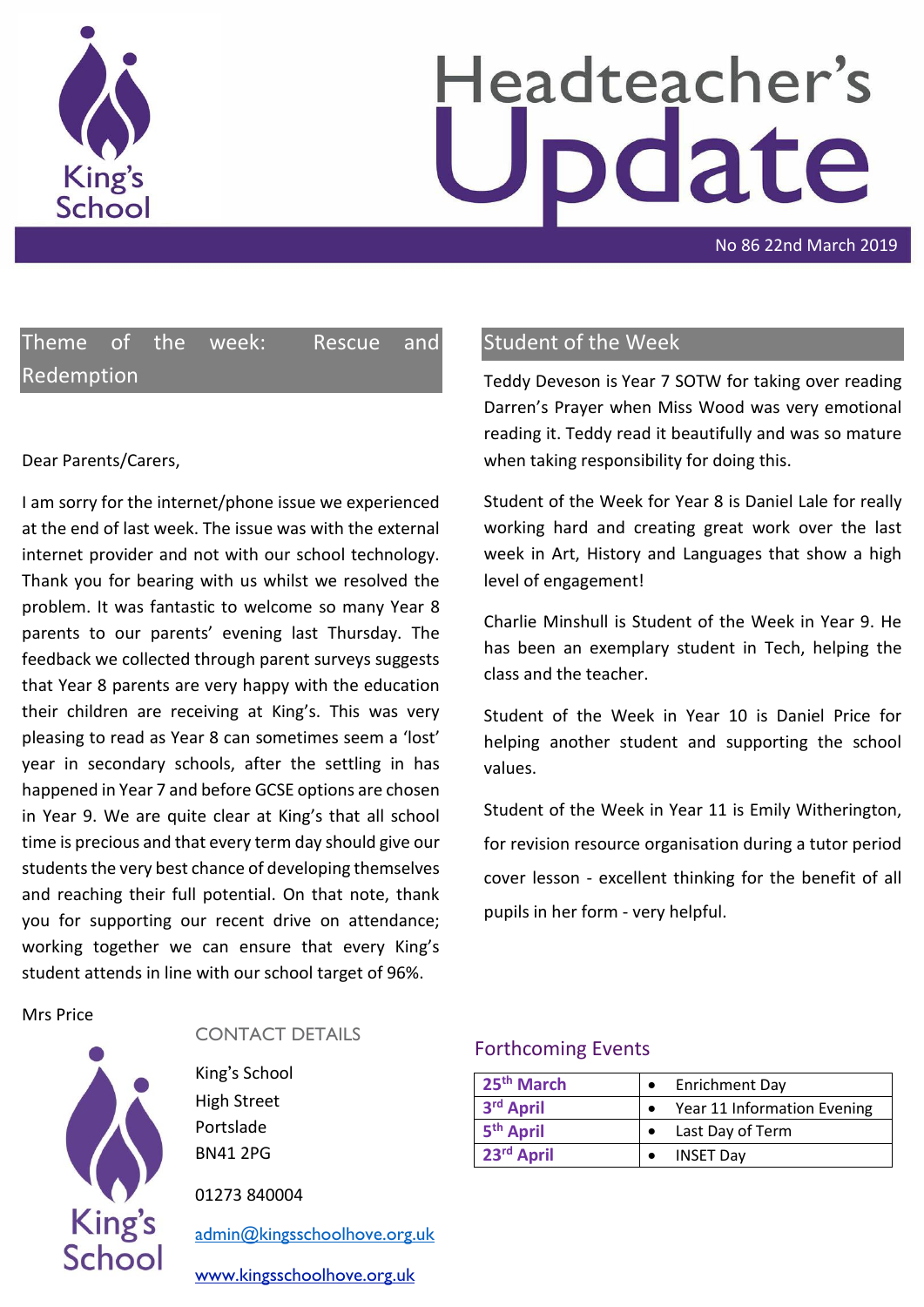#### Mathematics Success

#### **Level 3 Algebra**

The mathematics department received a great set of results from our most able students in Year 11, with 83% of our students passing the challenging Algebra paper, compared to 45% nationally. The exam assessed the students on grade 8,9 and some AS Level algebra skills and will help prepare these students to secure top grades in the upcoming GCSEs.

#### **Level 1 Number**

We had a real success with our Level 1 Number exam recently, in which 83% of foundation students passed the exam, compared to 57% nationally. Students who sat the exam had to demonstrate confidence in key skills that will help prepare them for the upcoming GCSE, well done to all who completed the exam.





# Did you know that you forget 80% of what you learn in the first 24 hours?<br>This is why cramming for exams doesn't work! **I MONTH LATER** re is proven that by<br>reviewing what you've<br>learnt at regular intervi iew your work<br>mes within a month<br>you'll remember<br>rlu 100%

YOU'LL FORGET THIS IN 24 HOURS!

HOW TO REVIEW Vary your activities to maximise your memory's power

IMMEDIATELY AFTER CLASS **A ROURS LATER I WEEK LATER** 

Mind Mapping<br>Watch GCSEPod and write<br>down all the key words.<br>Now from memory, fill in<br>as much information as

you can remember

Review Maps **Review Maps**<br>Cover your mind map and<br>see how much you can<br>remember. Highlight the<br>information you couldn't<br>remember and revise it.

GCSEPod videos are perfect for reviewing your knowledge They're short, fun and can be watched anywhere. In collaboration with **M**<sup>o</sup> Positively MAD IT'S NOW TIME TO LOG IN TO YOUR GOSEPOD ACCOUNT  $\boxed{\color{red} \infty}$  gosepod.com

Memory Cards<br>With a friend, create your<br>own question cards with<br>answers on the reverse<br>and then test each other's<br>knowledge.

Past Papers<br>Watch GCSEPod again and<br>practice past paper questions

1 NONTH LATER

# Revision Tips Brighton and Hove Careers Fair

Last week students from Year 10 had the opportunity to attend a careers fair at the AMEX Stadium. There were representative from across the city including the main sixth form providers, alternative FE colleges such as DV8, representatives from industry and the city's main hotels, as well as the University of Brighton and Sussex University.

Students enjoyed the day and it opened their eyes up to the huge variety of options open to them when they leave school.

# Creative Writing

In response to World Book Day and Careers Week, Year 7 students have been free writing short twists on fairy tales with a 'careers' theme. Here are some extracts from three pieces of writing.

**Job Description: Fairy Godmother**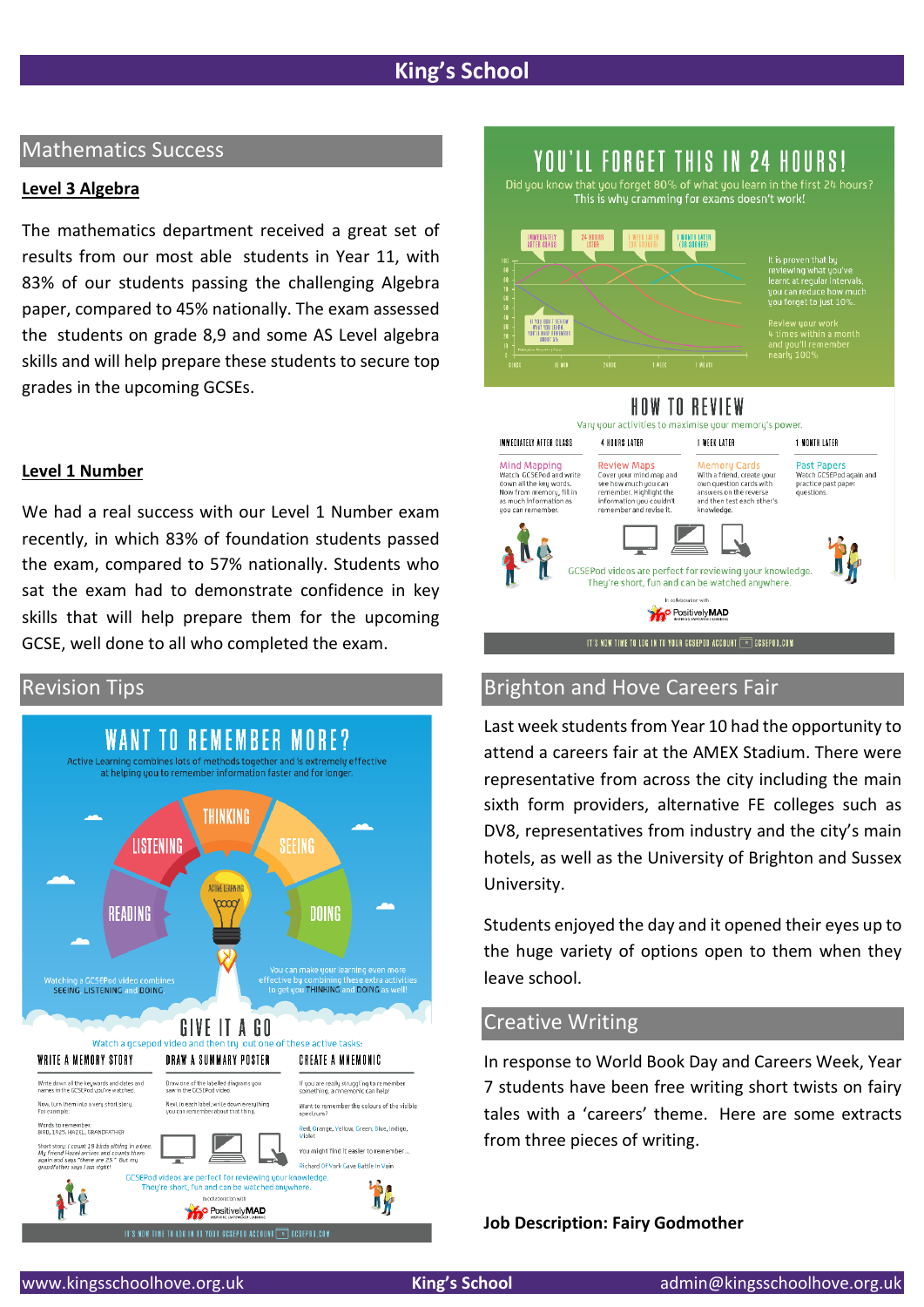People think I don't do anything! They truly believe that I sit in the clouds, all comfy, watching random princess' lives. Well they're wrong! I do **many** hard things.

With all this nonsense happening I hardly have time to travel back home; and when I do, I normally have to come back because another princess can't control her feelings. I really try to be super nice and sympathetic, but sometimes I can't handle it. You should see the sorts of stories I have to deal with. Utter nonsense!

*By Mitzi Tullett*

#### **Job Description: Dwarf**

Right, being the protector of Snow White is a pain in the backside. I mean, who does she think she is? She just decides to go into someone's house and sleep in a bed. Nowadays, you do that and they charge you for trespassing. Anyway, she is too tall and always breaking doorways. Things have changed all because she is 'special'.

However, let me tell you the thing that bothers me the most. I love watching *Pointless Celebrities*, but Snow White is always hogging the TV – watching *The Only Way is Essex*. And that nonsense. She gets to enjoy our 50inch flat screen and I don't. Things are going to have to change.

*By Mateo Mossman-Lopez*

#### **Job Description: Apple Seller**

I've always wondered why I sell apples to people with oddly specific intentions. Like last week, when the queen came up to me and asked, "Can you curse this apple so I can give it to my stepdaughter because I'm jealous of her good looks?"

At this point I was a bit confused, but then she said, "I'm also going to be disguised as an old hag whilst doing so." Then it made complete sense! Who wouldn't do all this because a mirror told them that their step daughter was more attractive than them?

*By Oscar Simpson*

#### Year 11

So we've come through another round of Mocks and it has been superb to see so many students with really excellent improvements in their grades, I know for many this will provide a really positive beneficial platform to now start the preparation for the real Exams. There will of course be some students feeling a sense of disappointment with some grades, sometimes in life we do prepare well and still face disappointment. I would encourage students who feel like this to take a hard look at the preparations they went through and to ensure that they make adaptions if needed. It is possible that some of the revision preparation that did indeed feel productive wasn't really beneficial. We will be taking the students through revision skill materials in tutor during the next few weeks, all these materials can be found on the VLE which all students can access already. It may be that within these materials are ideas for adapting revision approaches to make revision more effective. We're also of course looking forward to welcoming our guest speakers from Elevate on Monday's enrichment day who will share their research based "Ace your Exams" workshop. We hope for many this is a springboard moment in their final preparation. Finally we have started up out final period 7 programme this week. All parents should have received an email about this already but due to our communication issues may not have received it promptly. Do please ensure you support your son/daughter by making sure they plan effectively which period 7 sessions will be most beneficial.

### Careers Item

In Year 10 and interested in a Summer time Aerospace residential programme? Or are in you in Year 11 and interested in an apprenticeship at Gatwick after your time at King's. Details of these opportunities and more can be found on the school VLE which can be accessed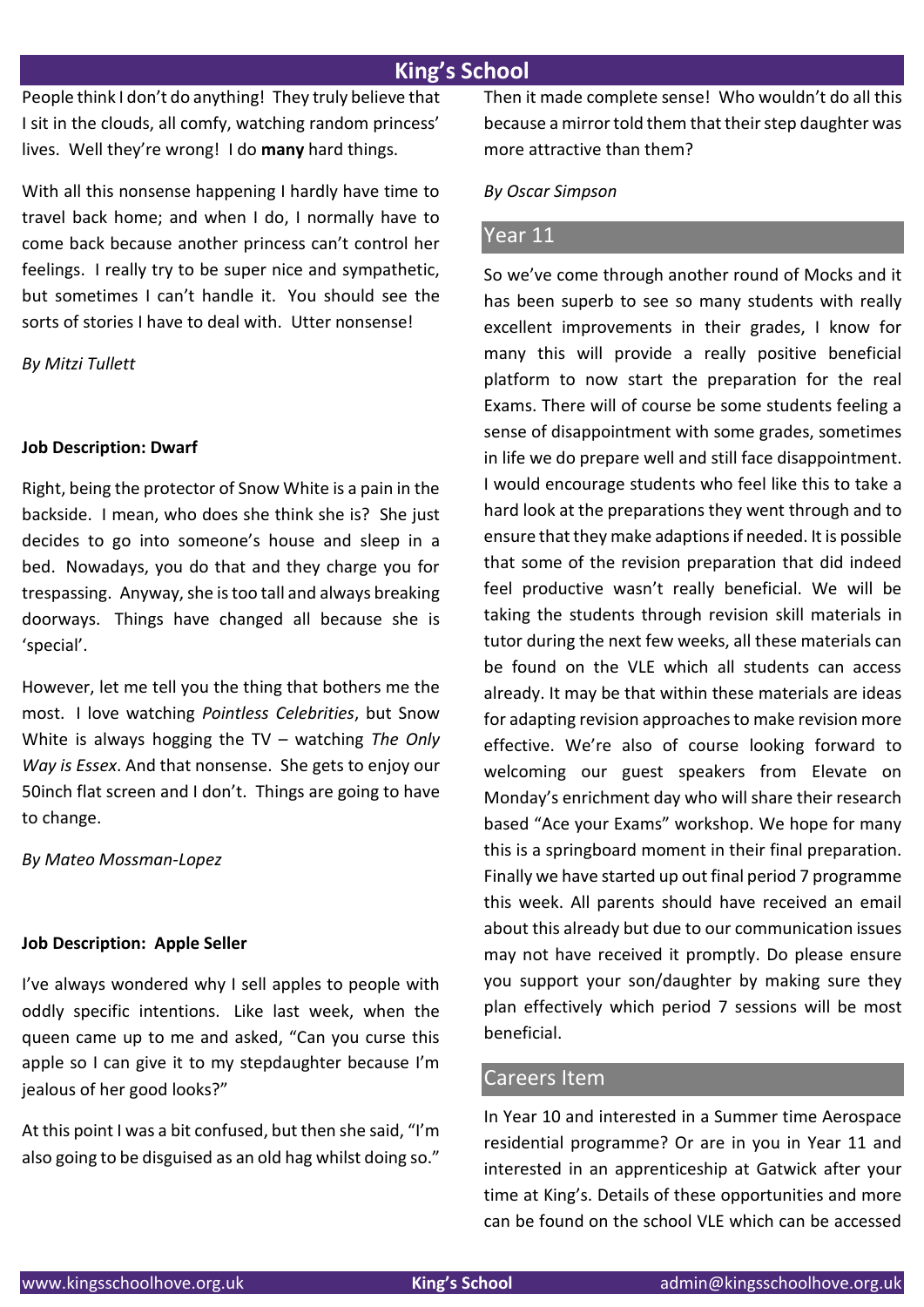through the King's School website. Keep an eye on the careers information on the VLE for advice about careers and next steps beyond life at King's.

#### Year 11 Photo

Year 11 will be having a year group photo on Monday 1<sup>st</sup> April at 9am. This will be taken by our professional school photographers and will be made available for sale to the year group afterwards through the photographers. We will take one 'formal' shot and one 'informal' shot. Students should ensure that they are fully dressed in correct uniform on this date to enable them to participate.

#### Enrichment Day Reminder

**A reminder of drop off times for upcoming off site trips:**

Year 9 students travelling to Ypres should arrive at school no later than 7am on Sunday 24<sup>th</sup>.

Year 7 students visiting The Globe theatre should arrive at school no later than 7.15am on Monday 25<sup>th</sup>.

Year 8 students on Monday 25<sup>th</sup> should arrive no later than 8am if they are visiting Portsmouth or 8.25am if they are travelling to Stanmer Park.

All students with asthma should bring their inhaler on their trip. **Parents/carers are reminded of the need for packed lunches/snacks to be NUT FREE**. Please check your child's lunchbox carefully to ensure you are not sending nuts into school or on trips.

### Enrichment Information- Virtual Reality

On Monday students in Year 8 will be spending the day looking at animals living in extreme environments. As part of this, students will have a chance to use a virtual reality headset to experience a taste of life in the oceans. This is a short experience, which takes students on a journey under water to look at a variety of wildlife in the ocean's depths.

We will be using a PlayStation Virtual Reality headset. The students will be supervised while using the equipment, and will be seated during their turn. The students will be free to pause or quit the experience whenever they wish. Students are free to bring their own headphones (wired with 3.5mm jack) to use, or students will share the ones the school supplies.

If you would rather your young person does not use the VR headset, or you know they suffer from motion sickness, please can you get in touch with the school office to advise us of this.

We look forward to an exciting day of hands on science!

Best wishes,

Mr. Kent

# Sports Write Ups

#### Year 9 Football Summary

The Year 9 football team have had a tough season with key players moving schools and needing Year 8 students to fill out their team. They recently had two games in their new league against BACA and Varndean.

In the BACA game, King's started slowly and found themselves behind with a couple of BACA players dominating the game. At 3—0 down at half time the team then started to play with more attacking intent and some good moves between Noah, Femi, Max and Karl lead to some scoring opportunities. King's pressure told and got themselves 3-2 back but couldn't find the finishing touch to draw the game in the closing moments. In the Varndean game, the wind and rain came horizontally across the playing fields which created some difficult playing conditions. Again, King's made a slow start and were 4-0 down at half time. As the wind changed in the second half, King's had nothing to lose and started to get into the game, creating several chances and putting them away to make it 4-2. Varndean scored a breakaway goal to make it 5-2, but King's kept pushing and at full time finished 5-3. Overall, the core Year 9 boys in the team have shown real commitment and the Year 8 boys have been a real credit to the school in stepping up to the standard of the year above.